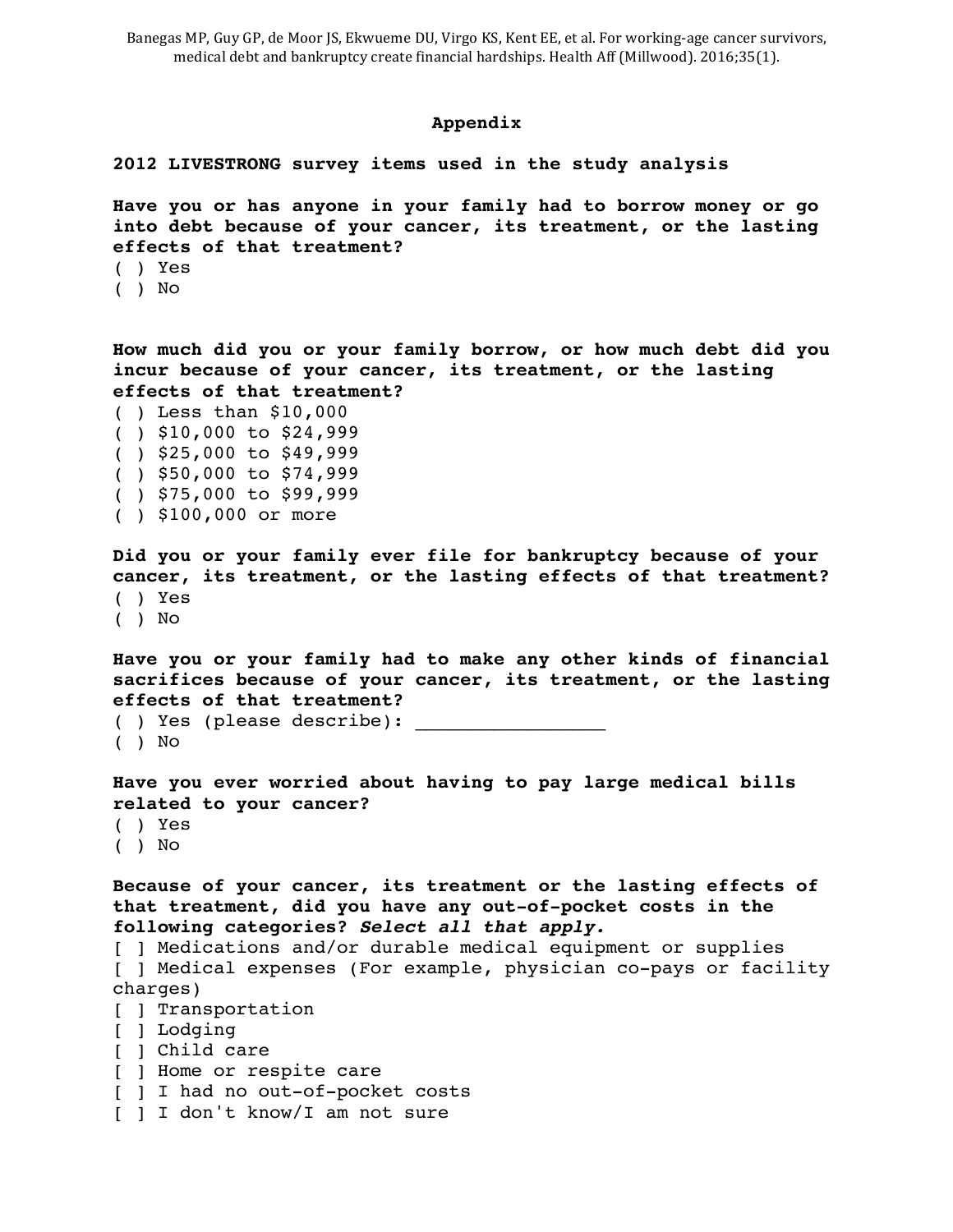

**Amount of Debt Incurred among Cancer Survivors who Reported Going Into Debt (in U.S. Dollars).** Notes: Estimates are based on participants who responded "yes" to "Have you or has anyone in your family had to borrow money or go into debt because of your cancer, its treatment, or the lasting effects of that treatment?" and who had valid, non-missing responses to the question "How much did you or your family borrow, or how much debt did you incur because of your cancer, its treatment, or the lasting effects of that treatment?" (n=1,558). Among the 1,583 participants who reported to have borrowed money or gone into debt, there were 25 participants with missing information on the question of the amount of debt incurred.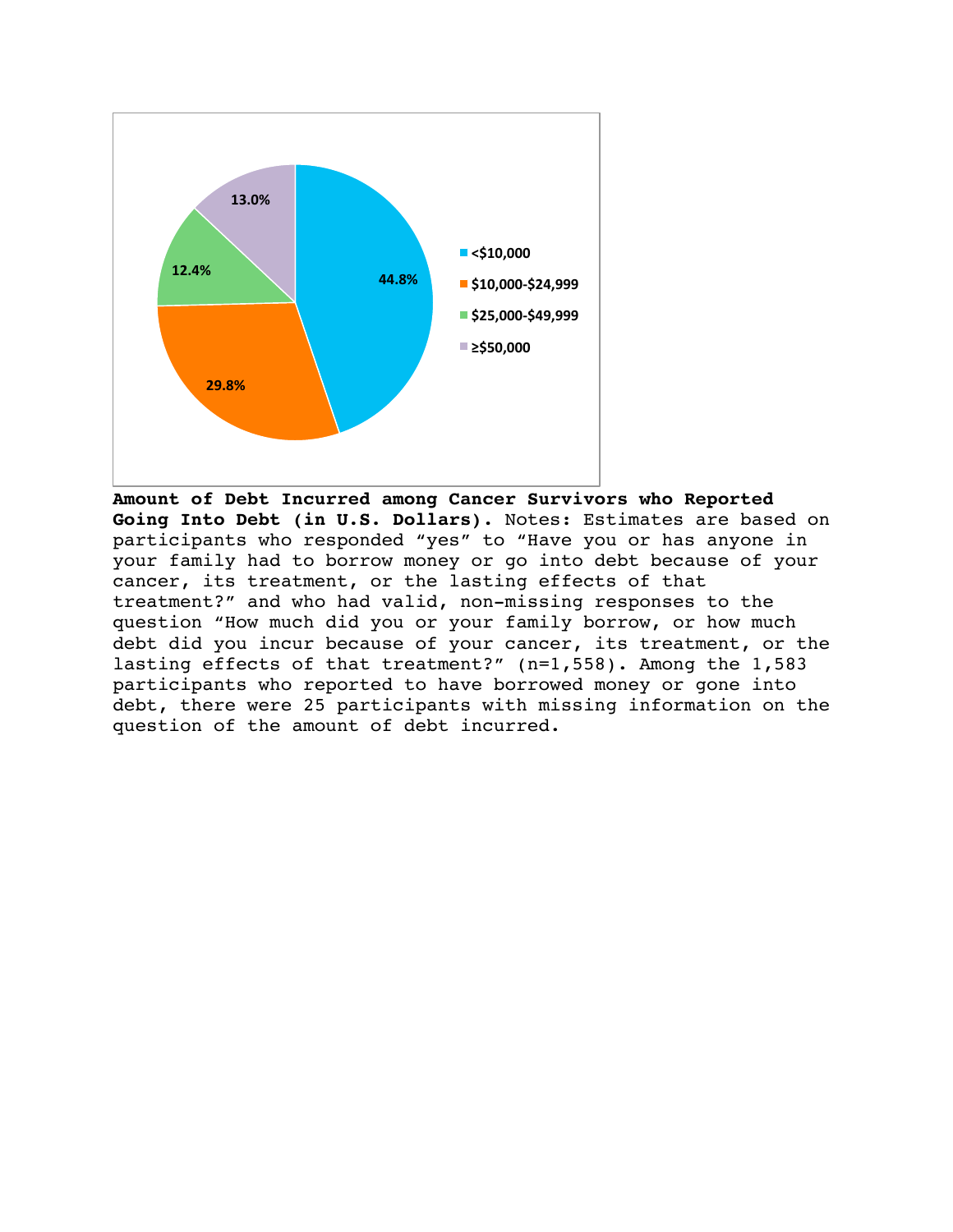|                                         | <b>Borrow Money/Debt</b><br>$n=4,504$ | <b>Bankruptcy</b><br>$n=4,504$ |  |
|-----------------------------------------|---------------------------------------|--------------------------------|--|
|                                         | OR [95% CI]                           | OR [95% CI]                    |  |
| Age, years <sup>a,b</sup>               |                                       |                                |  |
| 55-64                                   | Ref.                                  | Ref.                           |  |
| 45-54                                   | 1.66 [1.40, 1.98] ***                 | 1.86 [1.15, 3.01] **           |  |
| 18-44                                   | 2.07 [1.73, 2.47] ***                 | 1.81 [1.10, 2.98] **           |  |
| Sex/Marital Status <sup>a</sup>         |                                       |                                |  |
| Male, married                           | Ref.                                  | Ref.                           |  |
| Male, non-married                       | 1.37 [1.05, 1.79] **                  | 1.52 [0.81, 2.84]              |  |
| Female, married                         | 1.26 [0.97, 1.63]                     | $0.83$ [0.46, 1.49]            |  |
| Female, non-married                     | 1.56 [1.22, 2.01] ***                 | $0.99$ [0.55, 1.80]            |  |
| Race/ethnicity <sup>c</sup>             |                                       |                                |  |
| White, NH                               | Ref.                                  | Ref.                           |  |
| Black, NH                               | $0.80$ [0.50, 1.26]                   | 2.25 [0.98, 5.17]              |  |
| Hispanic                                | 1.41 [1.06, 1.87] **                  | $0.87$ [0.42, 1.78]            |  |
| Other                                   | 1.00 [0.72, 1.38]                     | 1.01 [0.45, 2.27]              |  |
| Annual Household Income, dollars a,b,d  |                                       |                                |  |
| ≥80,000                                 | Ref.                                  | Ref.                           |  |
| 41,000-80,000                           | 2.46 [2.08, 2.92] ***                 | 2.80 [1.71, 4.60] ***          |  |
| ≤40,000                                 | 3.52 [2.82, 4.39] ***                 | 4.50 [2.56, 7.93] ***          |  |
| Unknown                                 | $0.92$ [0.73, 1.15]                   | $0.49$ [0.19, 1.29]            |  |
| <b>Employment Status<sup>a</sup></b>    |                                       |                                |  |
| Full-time                               | Ref.                                  | Ref.                           |  |
| Part-time/Student                       | 1.03 [0.83, 1.29]                     | 1.28 [0.71, 2.31]              |  |
| Unemployed                              | 1.28 [1.04, 1.57] **                  | 1.74 [1.04, 2.91] **           |  |
| Retired                                 | 0.51 [0.38, 0.70] ***                 | 1.00 [0.45, 2.22]              |  |
| Other                                   | 1.75 [1.41, 2.17]***                  | 1.34 [0.75, 2.39]              |  |
| <b>Health Insurance<sup>a</sup></b>     |                                       |                                |  |
| Private <sup>e</sup>                    | Ref.                                  | Ref.                           |  |
| Public                                  | 1.95 [1.50, 2.54] ***                 | 1.82 [1.08, 3.06] **           |  |
| Uninsured                               | 2.46 [1.64, 3.69] ***                 | 1.05 [0.45, 2.44]              |  |
| Other                                   | $1.21$ [0.87, 1.67]                   | $0.99$ [0.45, 2.18]            |  |
| Number of Cancer Diagnoses'             |                                       |                                |  |
| 1                                       | Ref.                                  | Ref.                           |  |
| $\geq$ 2                                | 1.49 [1.28, 1.74] ***                 | 2.00 [1.38, 2.90] ***          |  |
| <b>Time Since Last Treatment, years</b> |                                       |                                |  |
| <1                                      | Ref.                                  | Ref.                           |  |
| $1 - 2$                                 | $0.92$ [0.77, 1.10]                   | 1.21 [0.74, 1.98]              |  |
| $3 - 5$                                 | $0.97$ [0.80, 1.18]                   | 1.71 [1.01, 2.87] **           |  |
| 6+                                      | $0.82$ [0.68, 0.99] **                | 1.65 [1.00, 2.73] **           |  |

## **Risk Factors for Debt and Bankruptcy**

SOURCE: Authors' analysis of data from the Livestrong 2012 survey.

NOTES: Estimates are based on all participants who had valid, non-missing values for each variable included in the final model (n=4,504). There were 215 participants from the total study sample (n=4,719) that were missing information on at least one of the variables included in the regression and were excluded from this analysis. Odds ratios are based on multivariable logistic regression models adjusted for current age, sex/married (interaction term), race/ethnicity, annual household income, employment status, health insurance, cancer type, number of cancers diagnoses, years since first cancer diagnosis and years since last treatment. Separate logistic regression models were used for each binary outcome: "Have you or has anyone in your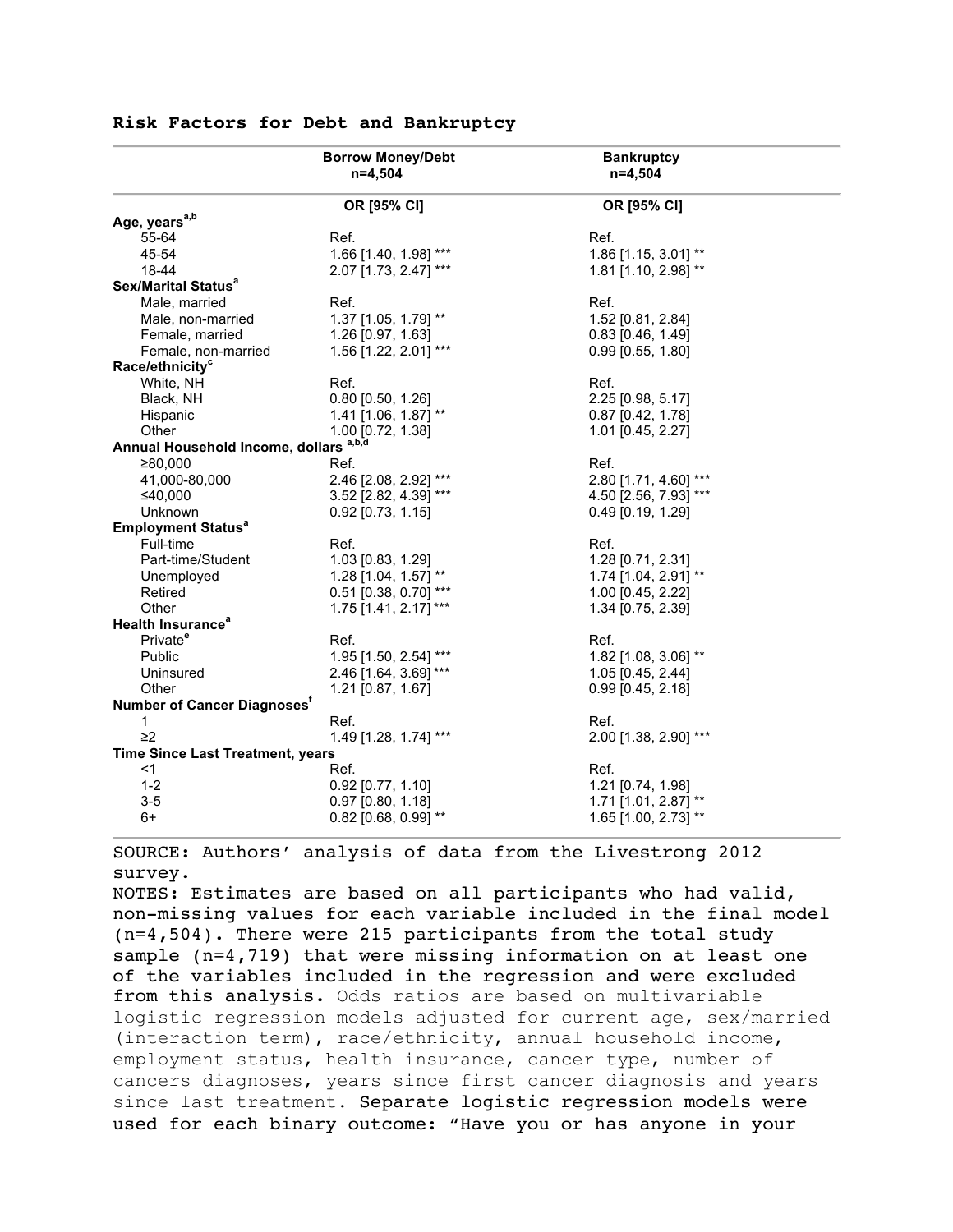family had to borrow money or go into debt because of your cancer, its treatment, or the lasting effects of that treatment?" and "Did you or your family ever file for bankruptcy because of your cancer, its treatment, or the lasting effects of that treatment?" Ref. is Referent category. NH is Non-Hispanic. a F-test for trend is significant at the 0.05 level for Borrow Money/Debt. b F-test for trend is significant at the 0.05 level for Bankruptcy. c "Other" category for race/ethnicity includes American Indian, Alaskan Native, Asian Indian, Native Hawaiian, Chinese, Korean, Guamanian or Chamorro, Filipino, Vietnamese, Samoan, Other Asian, Other Pacific Islander and Some other race. d The annual household income variable is based on the response options to this item in the survey: \$0-40,000; \$41,000- \$80,000; \$81,000-\$100,000; \$101,000-\$120,000; "Prefer not to answer"; and "I don't know." e Private insurance includes private, employer-based, and military insurance. f Survivors who reported having more than one cancer may include individuals who were diagnosed with a second primary cancer or recurrence of their first primary cancer. \*\*p<0.05 \*\*\*p<0.001.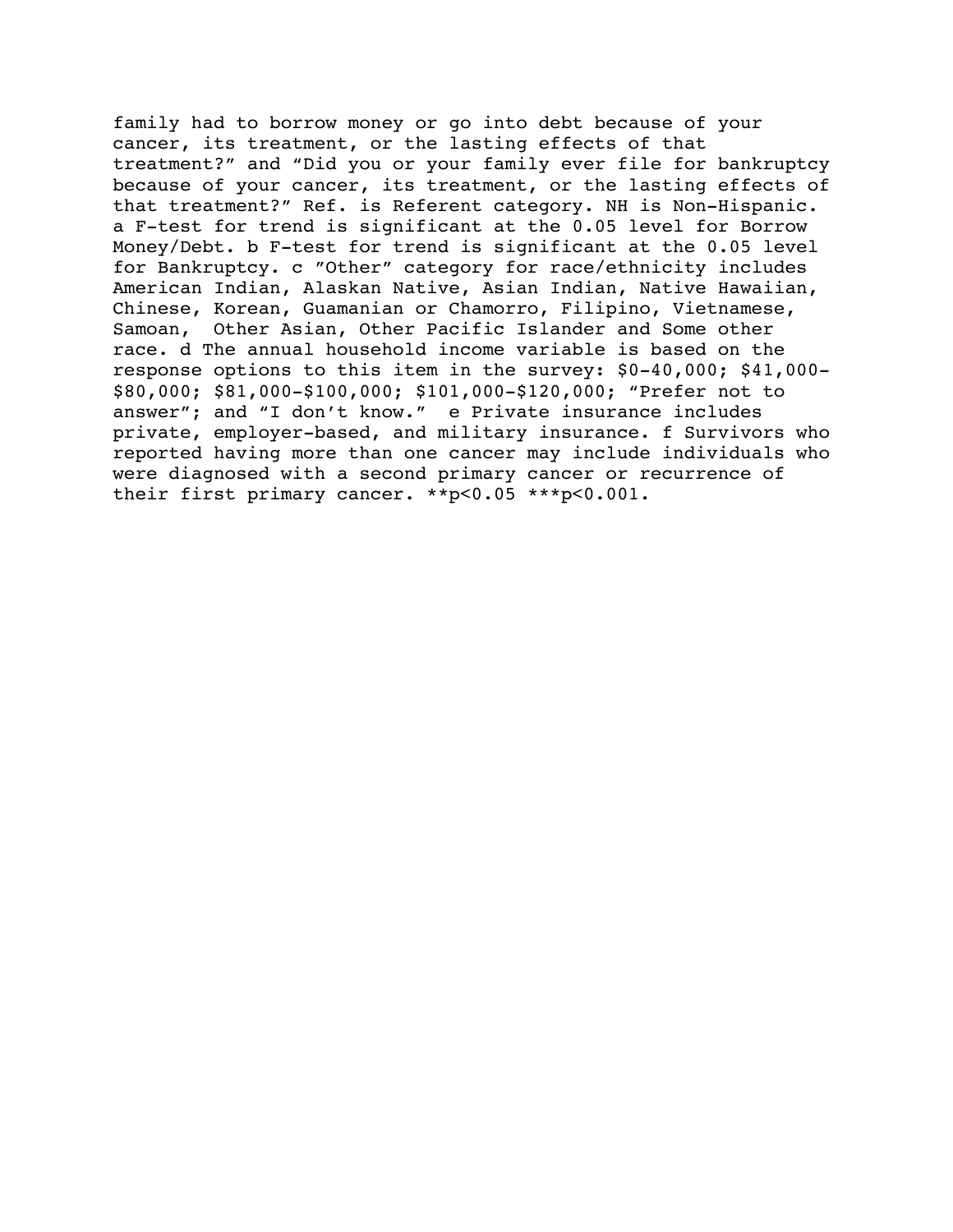```
Specifications for Regression Analysis of Debt
Stata version 13.1.
*--------+---------+---------+---------+---------+---------
/// Regression model independent variables 
agecat_rev: Age, years
            0 55-64
            1 45-54
            2 18-44
sexmar: Sex/Marital Status
            0 male/married
            1 male/notmarried
            2 female/married
            3 female/notmarried
racethn_4cat: Race/ethnicity
            0 NHW
            1 Hisp
            2 NHB
            3 Other (AI/AN/API/Other)
income rev3cat: Annual Household Income, dollars
           0 > $80,000 1 $41,000-80,000
           2 \leq 540,000 3 other
emp_rec2: Employment Status
            0 Fulltime
            1 Parttime/Student
            2 Unemployed
            3 Retired
            4 Other
USinsur2: Health Insurance
            0 Private
            1 Public
            2 Uninsured
            3 Other
morethan1dx: Number of Cancer Diagnoses
            0 No
            1 Yes
```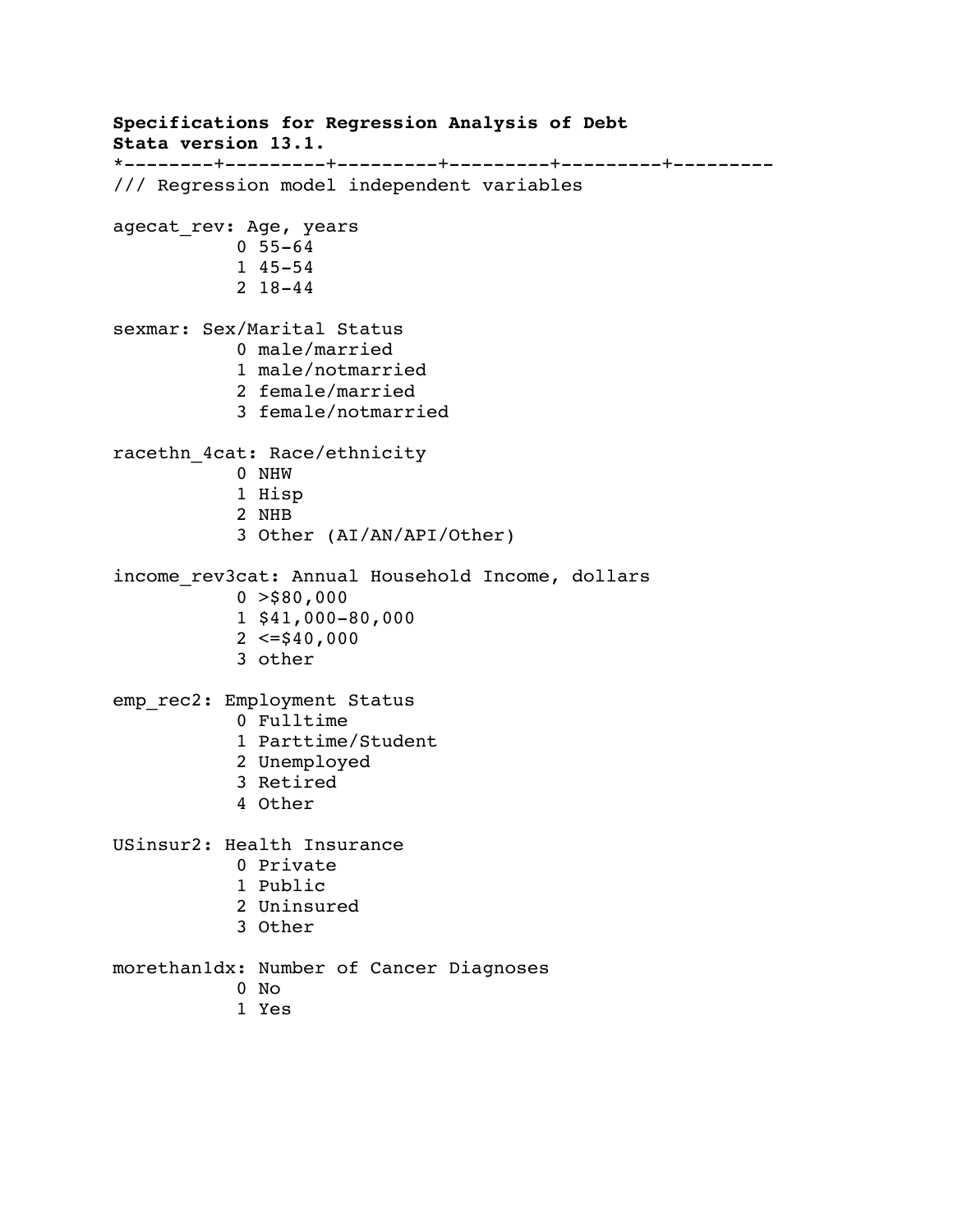**Specifications for Regression Analysis of Debt (continued) Stata version 13.1.** \*--------+---------+---------+---------+---------+--------- /// Regression model independent variables yrsincetx\_cat: Time Since Last Treatment, years 0 <1yr 1 1-2yrs 2 3-5yrs  $3 > 5$ \*--------+---------+---------+---------+---------+--------- /// Regression model dependent variable debt: Ever borrow money or go into debt 0 No 1 Yes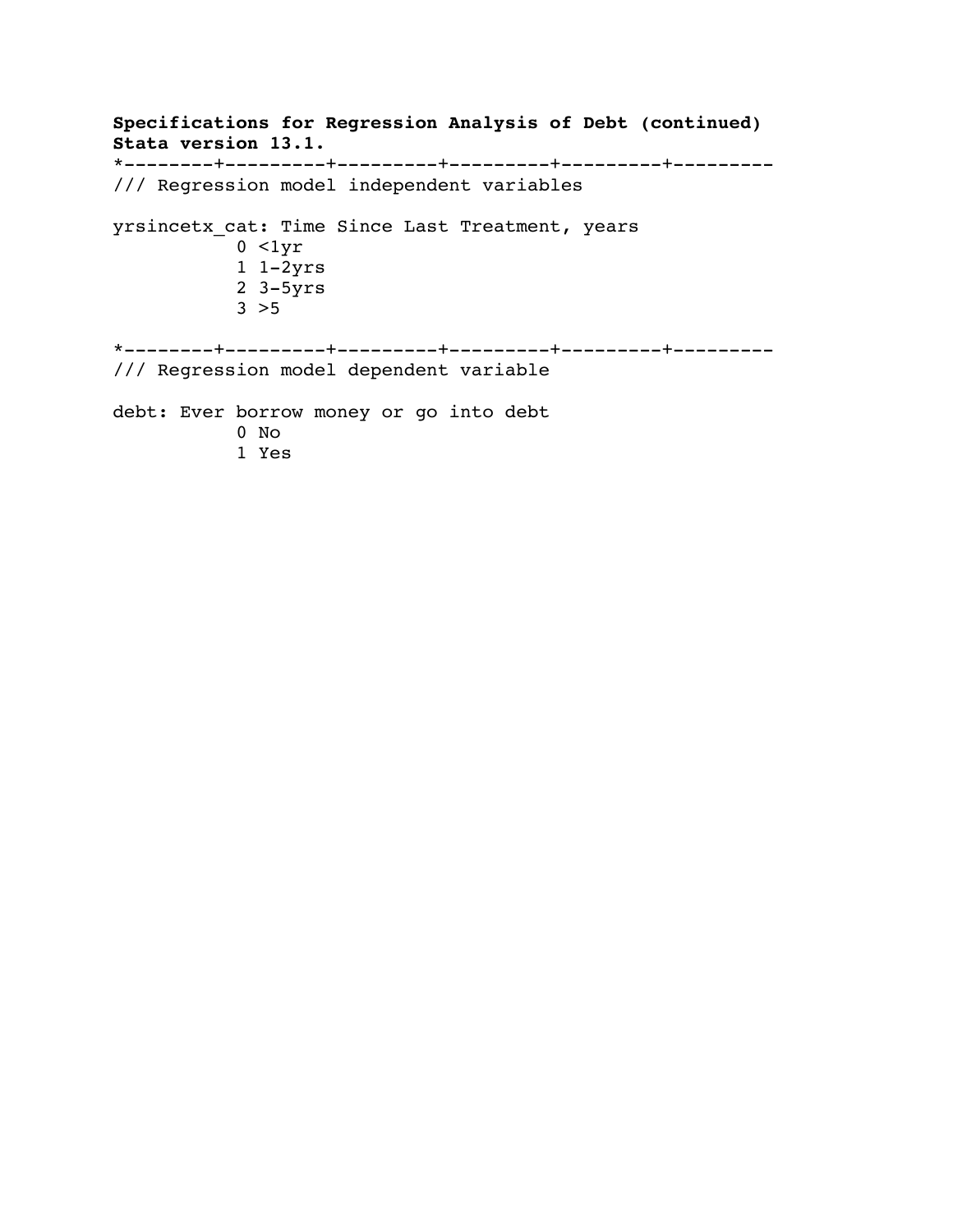**Final Regression Model for Debt Analysis (Specification and output) Stata version 13.1.** \*--------+---------+---------+---------+---------+-------- logistic debt i.agecat rev i.sexmar i.racethn 4cat i.income rev3cat i.emp rec2 i.USinsur2 morethan1dx i.yrsincetx cat Logistic regression Number of  $obs = 4504$ LR  $chi2(22)$  = 594.59  $Prob > chi2 = 0.0000$ Log likelihood =  $-2580.9788$ Pseudo R2 = 0.1033 ---------------------------------------------------------- debt | Odds Ratio Std. Err. z P>|z| [95% Conf. Interval] -------------------+-------------------------------------- agecat\_rev| 45-54| 1.663607 .1478462 5.73 0.000 1.397667 1.980148 18-44| 2.07043 .1883292 8.00 0.000 1.732344 2.474498 sexmar| male/notmarried| 1.368817 .1875815 2.29 0.022 1.046399 1.790578 female/married| 1.25846 .1641976 1.76 0.078 .9744933 1.625174 female/notmarried| 1.562793 .1992914 3.50 0.000 1.217178 2.006545 racethn\_4cat| Hisp| 1.407877 .2037863 2.36 0.018 1.060122 1.869708 NHB| .7956181 .1861658 -0.98 0.329 .5029595 1.258567 Other| .9970156 .1639268 -0.02 0.985 .7223531 1.376114 income\_rev3cat| \$41,000-80,000| 2.46241 .2137963 10.38 0.000 2.077092 2.919209 <=\$40,000| 3.518326 .3976703 11.13 0.000 2.819202 4.390823 other| .9182252 .1045698 -0.75 0.454 .7345346 1.147853 emp\_rec2| Parttime/Student | 1.031714 .1166152 0.28 0.782 .8266991 1.287571 Unemployed| 1.27835 .1360765 2.31 0.021 1.037629 1.574917 Retired| .5144163 .0810629 -4.22 0.000 .3777291 .7005658 Other| 1.75091 .1910886 5.13 0.000 1.41373 2.168508 USinsur2| Public| 1.948397 .2632881 4.94 0.000 1.495044 2.539223 Uninsured| 2.460573 .510017 4.34 0.000 1.63909 3.693768 Other| 1.205126 .1987535 1.13 0.258 .8722665 1.665005 morethan1dx| 1.489639 .116334 5.10 0.000 1.278222 1.736025 yrsincetx\_cat| 1-2yrs| .92337 .0834337 -0.88 0.378 .7735049 1.102271 3-5yrs| .9692017 .0973493 -0.31 0.755 .7960075 1.180079 >5| .821114 .0787607 -2.05 0.040 .6803883 .9909463 \_cons| .1217828 .0201167 -12.75 0.000 .0881008 .1683418 -----------------------------------------------------------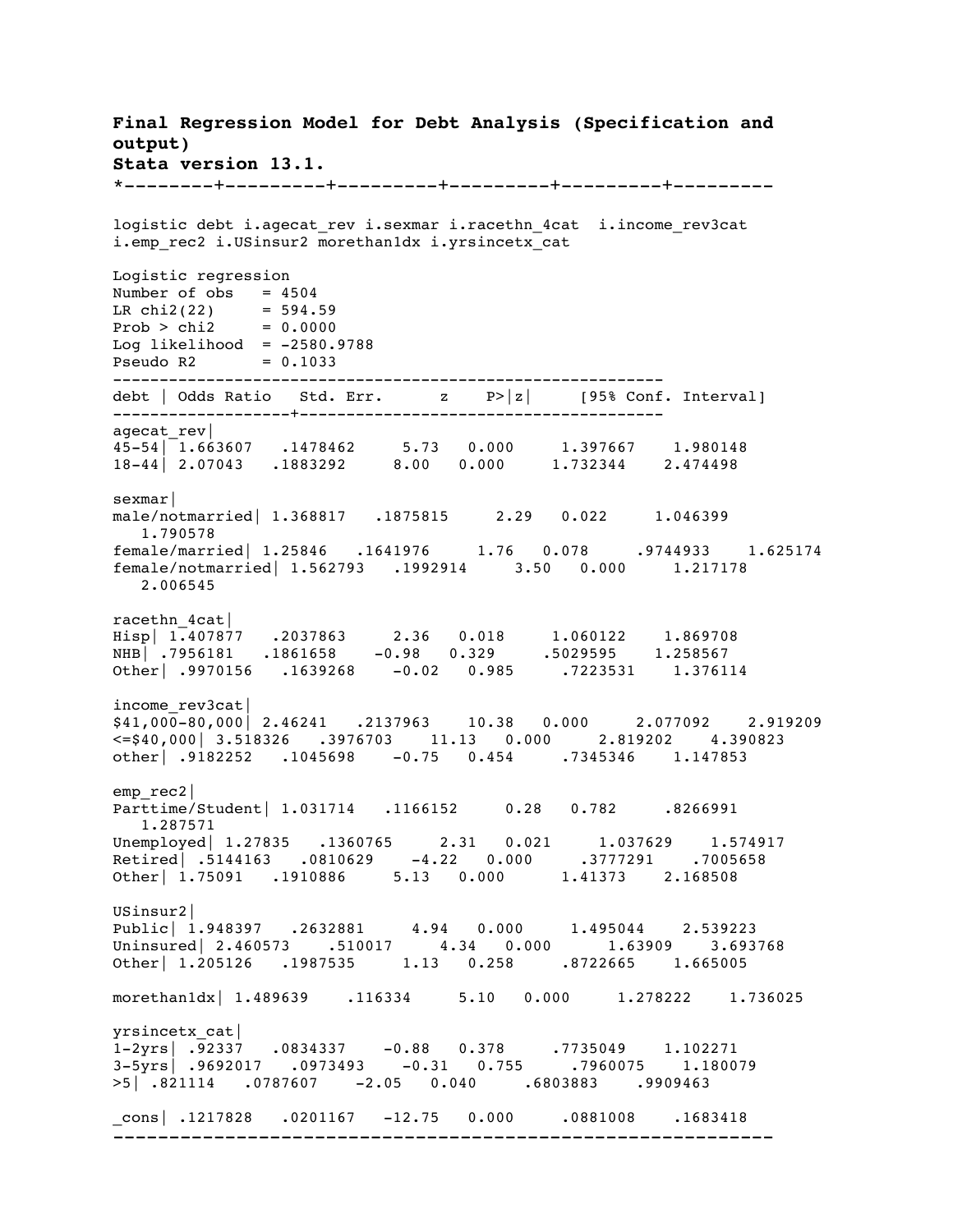```
/// F-test for trend for all independent variables in Debt Analysis
. test 1.agecat rev 2.agecat rev
(1) [debt]1b.agecat rev = 0
(2) [debt]2.agecat_rev = 0
Constraint 1 dropped
chi2( 1) = 32.80Prob > chi2 = 0.0000. test 1.sexmar 2.sexmar 3.sexmar
(1) [debt]1.sexmar = 0
(2) [debt]2.sexmar = 0
( 3) [debt]3.sexmar = 0
chi2(3) = 13.62Prob > chi2 = 0.0035. test 1.racethn_4cat 2.racethn_4cat 3.racethn_4cat
(1) [debt]1.racethn_4cat = 0
(2) [debt]2.racethn_4cat = 0
( 3) [debt]3.readchn_4cat = 0chi2( 3) = 6.82Prob > chi2 = 0.0780. test 1.income_rev3cat 2.income_rev3cat 3.income_rev3cat
(1) [debt]1.income rev3cat = 0
( 2) [debt] 2.income rev3cat = 0(3) [debt]3.income_rev3cat = 0
chi2( 3) = 199.57Prob > chi2 = 0.0000. test 1.emp_rec2 2.emp_rec2 3.emp_rec2
( 1) [debt]1.emp\_rec2 = 0(2) [debt]2.emp_rec2 = 0
( 3) [debt]3.emp<sup>-</sup>rec2 = 0chi2( 3) = 29.10Prob > chi2 = 0.0000. test 1.USinsur2 2.USinsur2 
(1) [debt]1.USinsur2 = 0
(2) [debt]2.USinsur2 = 0
chi2( 2) = 37.82Prob > chi2 = 0.0000. test 1.yrsincetx_cat 2.yrsincetx_cat 3.yrsincetx_cat 
(1) [debt]1.yrsincetx_cat = 0
( 2) [debt]2.yrsincetx_cat = 0( 3) [debt]3.yrsincetx_cat = 0<br>chi2( 3) = 4.67
chi2( 3) =Prob > chi2 = 0.1977
```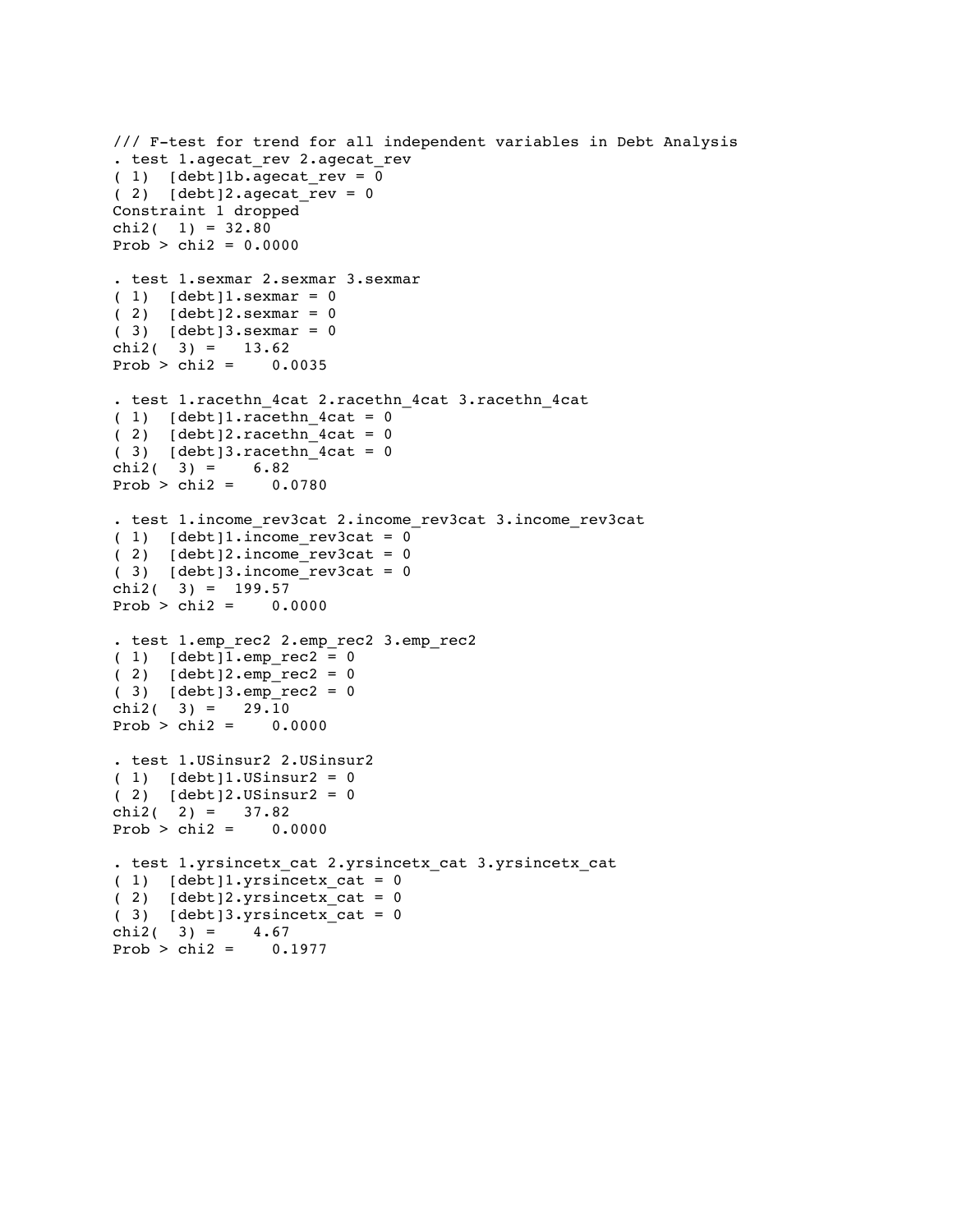**Specifications for Regression Analysis of Bankruptcy Stata version 13.1.** \*--------+---------+---------+---------+---------+-------- /// Regression model independent variables agecat\_rev: Age, years 0 55-64 1 45-54 2 18-44 sexmar: Sex/Marital Status 0 male/married 1 male/notmarried 2 female/married 3 female/notmarried racethn\_4cat: Race/ethnicity 0 NHW 1 Hisp 2 NHB 3 Other (AI/AN/API/Other) income rev3cat: Annual Household Income, dollars  $0 > $80,000$  1 \$41,000-80,000  $2 \leq 540,000$  3 other emp\_rec2: Employment Status 0 Fulltime 1 Parttime/Student 2 Unemployed 3 Retired 4 Other USinsur2: Health Insurance 0 Private 1 Public 2 Uninsured 3 Other morethan1dx: Number of Cancer Diagnoses 0 No 1 Yes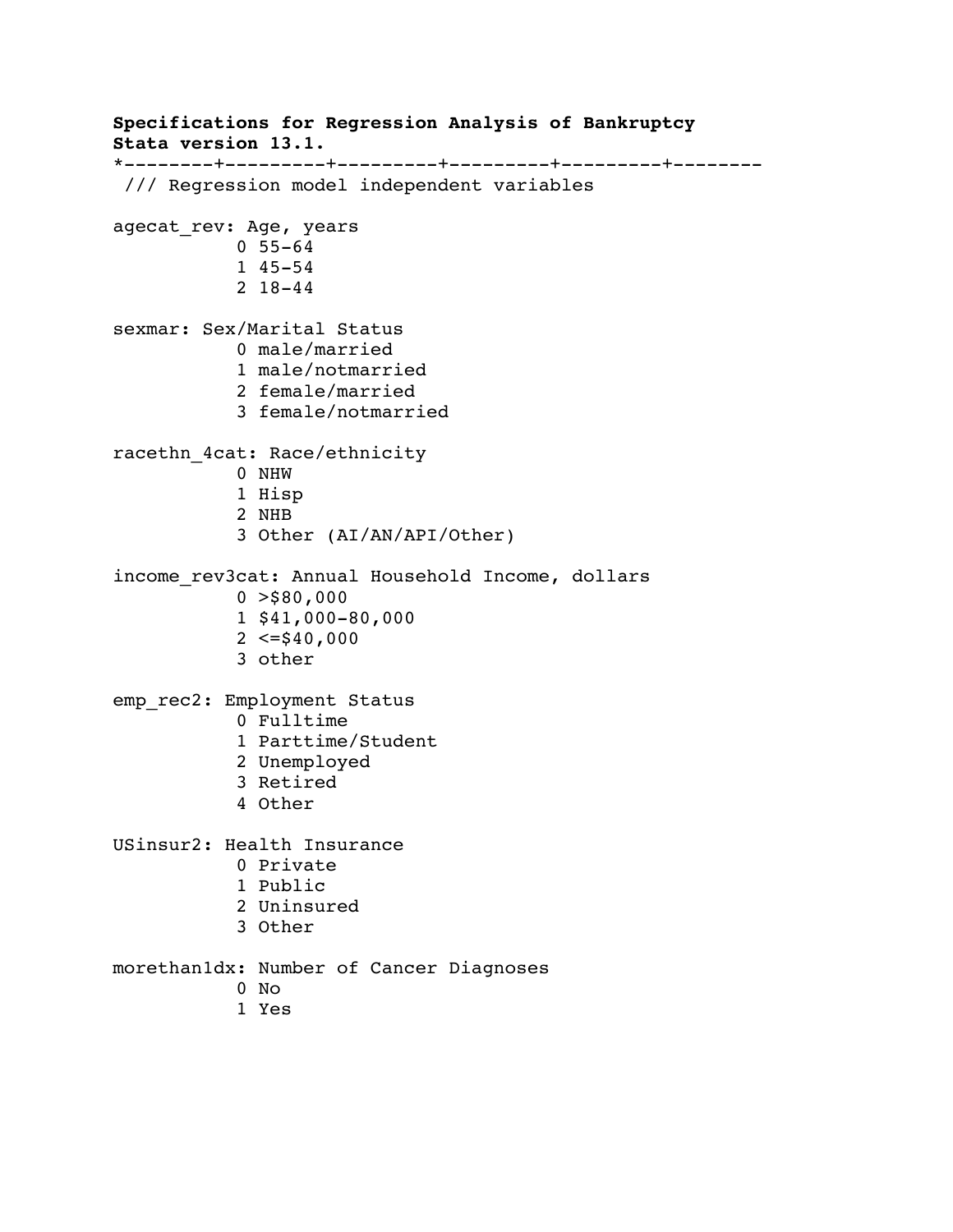**Specifications for Regression Analysis of Bankruptcy (continued) Stata version 13.1.**

\*--------+---------+---------+---------+---------+-------- /// Regression model independent variables yrsincetx\_cat: Time Since Last Treatment, years  $0 < 1yr$  1 1-2yrs 2 3-5yrs  $3 > 5$ \*--------+---------+---------+---------+---------+--------- /// Regression model dependent variables bankrupt2: Ever file bankruptcy 0 No 1 Yes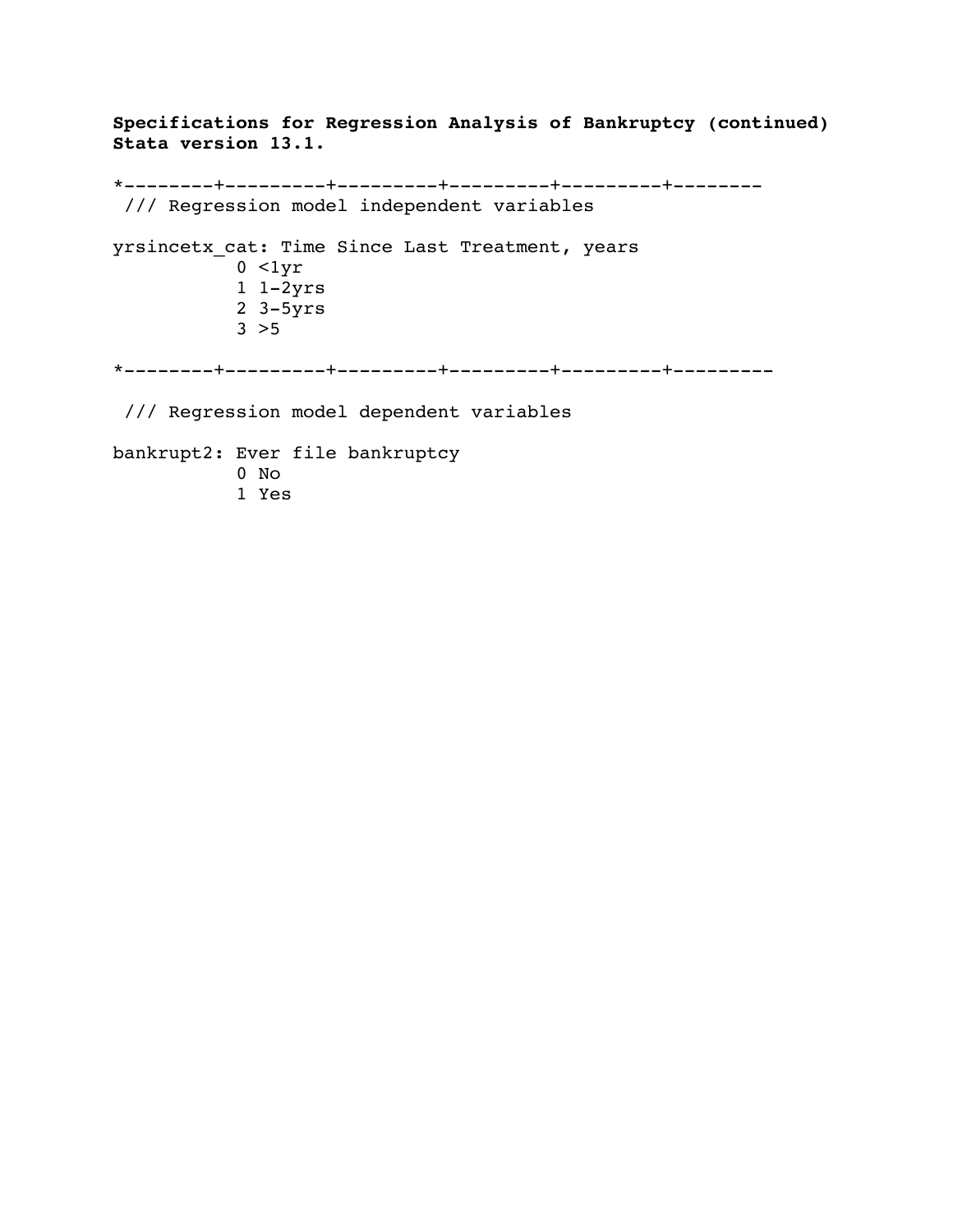**Final Regression Model for Bankruptcy Analysis (Specification and output) Stata version 13.1.** \*--------+---------+---------+---------+---------+------- logistic bankrupt2 i.agecat\_rev i.sexmar i.racethn\_4cat i.income\_rev3cat i.emp rec2 i.USinsur2 morethan1dx i.yrsincetx cat Logistic regression Number of  $obs$  =  $4504$ LR  $chi2(22)$  = 119.61  $Prob > chi2 = 0.0000$ Log likelihood =  $-546.65477$ Pseudo R2 = 0.0986 ---------------------------------------------------------- bankrupt2 | Odds Ratio Std. Err. z P>|z| [95% Conf. Interval] -------------------+-------------------------------------- agecat rev| 45-54| 1.857541 .4563918 2.52 0.012 1.147627 3.006601 18-44| 1.811258 .4604386 2.34 0.019 1.100517 2.981011 sexmar| male/notmarried| 1.520925 .485077 1.31 0.189 .8140092 2.841752 female/married| .8258871 .2475271 -0.64 0.523 .4589936 1.486055 female/notmarried| .9913584 .3025556 -0.03 0.977 .545067 1.803065 racethn\_4cat| Hisp| .8654256 .3180861 -0.39 0.694 .4210869 1.778639 NHB| 2.248327 .9548736 1.91 0.056 .9780267 5.168544 Other| 1.013235 .4163983 0.03 0.974 .4527944 2.267354 income\_rev3cat|  $\begin{array}{cccc} 2.1 & 0 & 0 & 0 & 0 \\ 0 & 4 & 1 & 0 & 0 & 0 \\ 0 & 0 & 0 & 0 & 0 & 0 \end{array}$  2.803054 .7077368 4.08 0.000 1.708888 4.597793  $\leq$   $\leq$   $\leq$   $\leq$   $\leq$   $\leq$   $\leq$   $\leq$   $\leq$   $\leq$   $\leq$   $\leq$   $\leq$   $\leq$   $\leq$   $\leq$   $\leq$   $\leq$   $\leq$   $\leq$   $\leq$   $\leq$   $\leq$   $\leq$   $\leq$   $\leq$   $\leq$   $\leq$   $\leq$   $\leq$   $\leq$   $\leq$   $\leq$   $\leq$   $\leq$   $\leq$   $\leq$ other| .4919443 .2424239 -1.44 0.150 .1872641 1.292341 emp\_rec2| Parttime/Student| 1.27724 .3853091 0.81 0.417 .7071117 2.307051 Unemployed 1.736126 .4563587 2.10 0.036 1.037132 2.906219 Retired| .9989679 .4081474 -0.00 0.998 .4485149 2.22498 Other| 1.341888 .3953896 1.00 0.318 .7531965 2.390696 USinsur2| Public| 1.818526 .4839141 2.25 0.025 1.079476 3.063559 Uninsured| 1.045214 .4518067 0.10 0.919 .4479845 2.43864 Other| .9931032 .399426 -0.02 0.986 .4514828 2.184477 morethan1dx| 1.997423 .3783142 3.65 0.000 1.378008 2.895267 yrsincetx\_cat| 1-2yrs| 1.21278 .3039264 0.77 0.441 .74211 1.981964 3-5yrs| 1.706696 .4531427 2.01 0.044 1.014273 2.871823 >5| 1.649461 .4243448 1.95 0.052 .9962302 2.731018 \_cons| .0043253 .0019413 -12.13 0.000 .0017946 .0104243 -----------------------------------------------------------